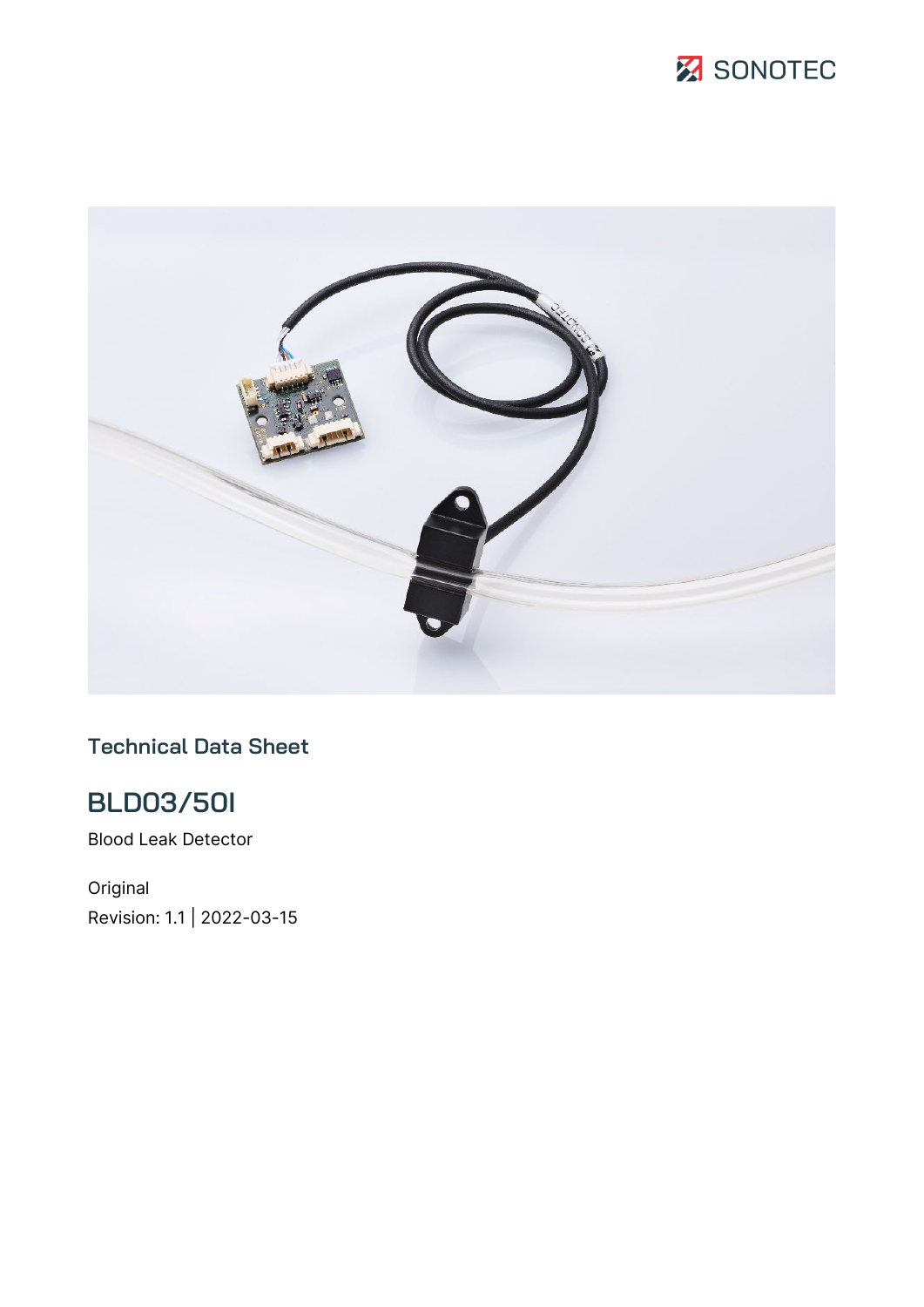## **General**

### **Description**

The Blood Leak Detector BLD03/50I is a non-invasive, optical sensor designed to detect smallest amounts of blood in a clear fluid through an optical transparent and flexible tubing.

The BLD03/50I consists of a sensor head with connection line and an external electronic board (PCB) with integrated firmware.

The sensor is developed as a built-in component integrated into a medical device.

### **Scope of delivery**

|                                      | Article number |
|--------------------------------------|----------------|
| Set BLD03/50I, class A<br>Including: | 700 01 0408    |
| Sensor head BLD03/50                 | 200 05 0008    |
| PCB BLD03I, programmed, class A      | 200 01 0338    |

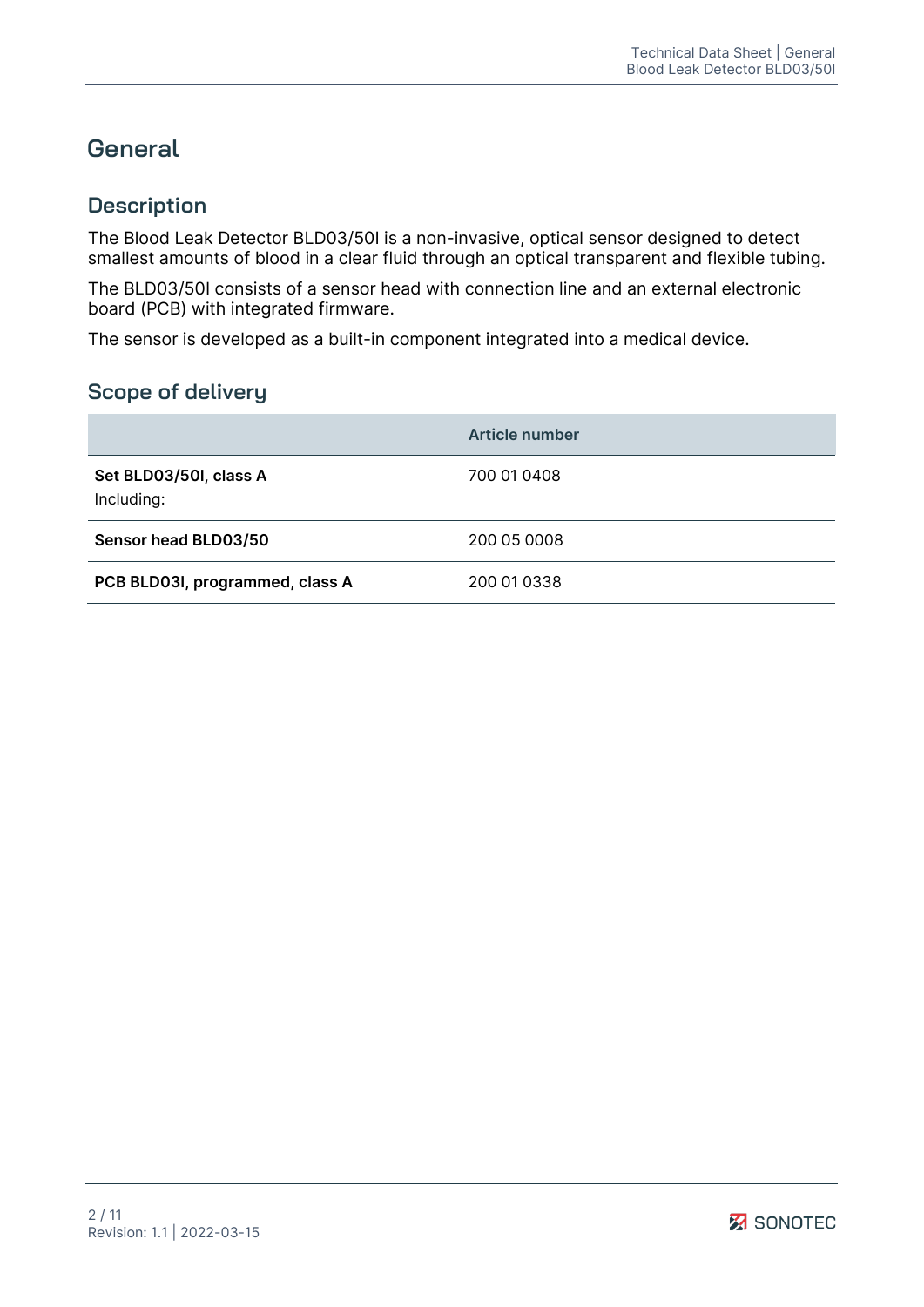## **Sensor Head BLD03/50**



| <b>Technical data</b>                                                                                                                |                                                                                                                                                                                                  |
|--------------------------------------------------------------------------------------------------------------------------------------|--------------------------------------------------------------------------------------------------------------------------------------------------------------------------------------------------|
| <b>Measuring method</b>                                                                                                              | Optical transmission measurement, LED                                                                                                                                                            |
| <b>Specification</b>                                                                                                                 | Sensor head BLD03/50 - channel width 5.0 mm                                                                                                                                                      |
| Order number                                                                                                                         | 200 05 0008                                                                                                                                                                                      |
| <b>Materials</b>                                                                                                                     | Housing: ABS and glass<br>Potting: PUR (transparent)                                                                                                                                             |
| <b>Measuring channel</b>                                                                                                             | Width: 5.0 mm; Height: 5.8 mm                                                                                                                                                                    |
| Mounting                                                                                                                             | Two mounting holes ( $\varnothing$ = 3.25 mm)<br>① The sensor must be installed on a plane surface.                                                                                              |
| <b>Operating temperature</b>                                                                                                         | $+5 °C  +50 °C$                                                                                                                                                                                  |
| <b>Storage temperature</b>                                                                                                           | $-20 °C  +80 °C$                                                                                                                                                                                 |
| <b>Working humidity</b>                                                                                                              | 20 %  75 % relative humidity (not condensing)                                                                                                                                                    |
| <b>Storage humidity</b>                                                                                                              | 10 %  90 % relative humidity (not condensing)                                                                                                                                                    |
| <b>Protection</b>                                                                                                                    | IP67 (Sensor head without connector)                                                                                                                                                             |
| <b>Requirements for tube</b>                                                                                                         | Tube is inserted into sensor without any coupling fluid.                                                                                                                                         |
| <b>1</b> Please provide us<br>with a sample of the<br>tube (approx.<br>30 cm), so that we<br>can test the usability<br>of your tube. | Tube must always be inserted completely into sensor channel.<br><b>A WARNING</b><br>Make sure that the tube remains in position and will not slide out of the sensor<br>channel while operation. |

Outer diameter 5.5 … 7.0 mm

Wall thickness  $\leq 1.25$  mm

Material Plastics, e.g. PVC, PE, silicone, PUR, other materials on request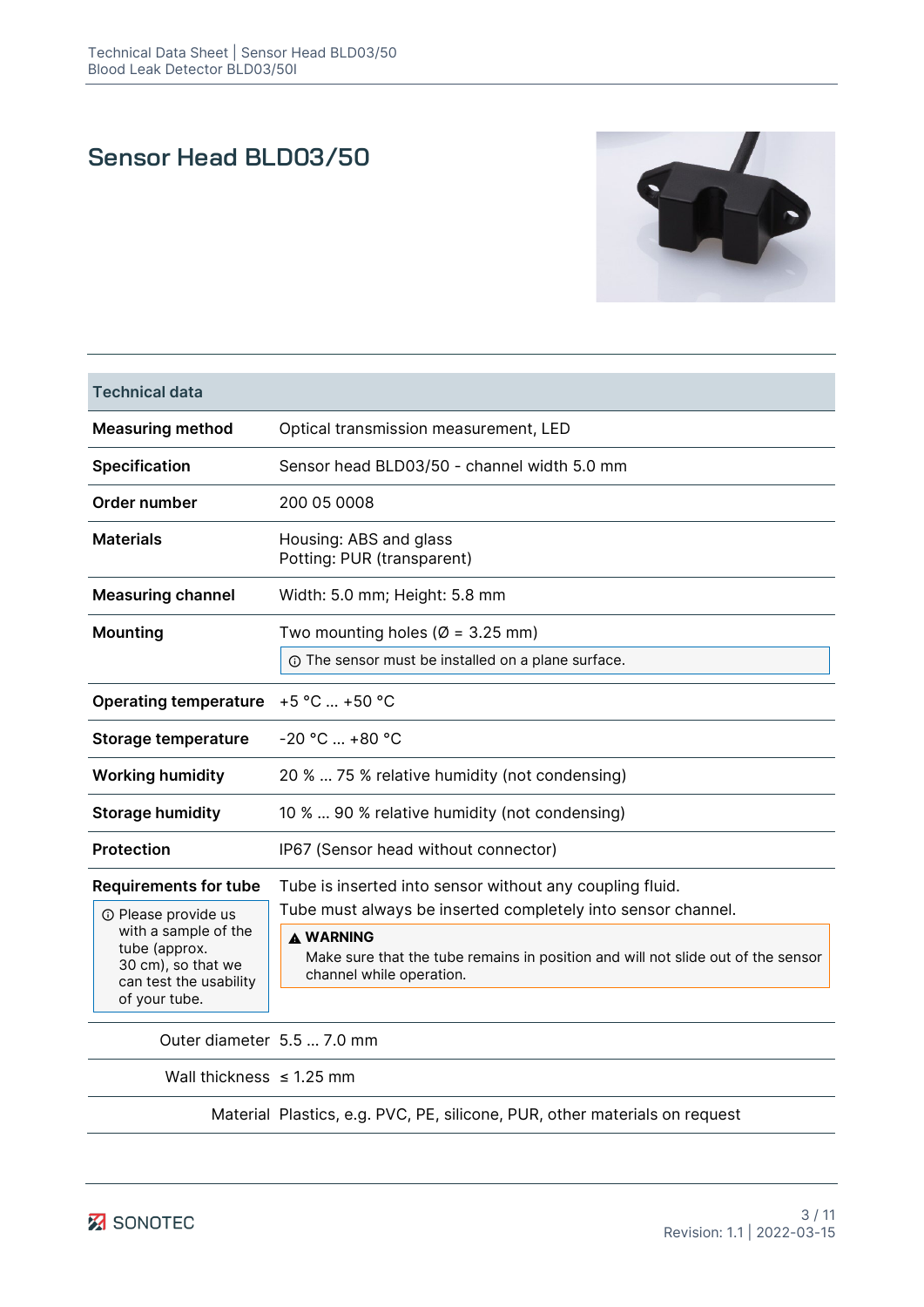| <b>Technical data</b>      |                                                                                                                                                                                          |
|----------------------------|------------------------------------------------------------------------------------------------------------------------------------------------------------------------------------------|
|                            | Special features Tube must be optically transparent within the spectral range of about<br>415 nm                                                                                         |
|                            | Elasticity Tube must be able to adjust flexibly                                                                                                                                          |
| <b>Liquid requirements</b> | Optically transparent liquids                                                                                                                                                            |
| Cable                      | Sensocord®-M-UL, 5 x AWG 28, unshielded, black<br>Length: 500 mm $\pm$ 20 mm                                                                                                             |
| <b>Connector</b>           | Molex PicoBlade 51021-0500, Single Row, 5 circuits, 1.25 mm                                                                                                                              |
| Directives/Standards       | The sensors were developed to be tested with respect to the following<br>standards:<br>• Safety requirements: IEC 60601-2-16:2018<br>• EMC: IEC 60601-1-2:2014 (4th edition) + AMD1:2020 |
| Scope of delivery          | Sensor Head BLD03/50 (connection cable included)<br>Technical data sheet                                                                                                                 |
| Labelling                  | Each sensor head is labelled with its part number and unique serial number                                                                                                               |

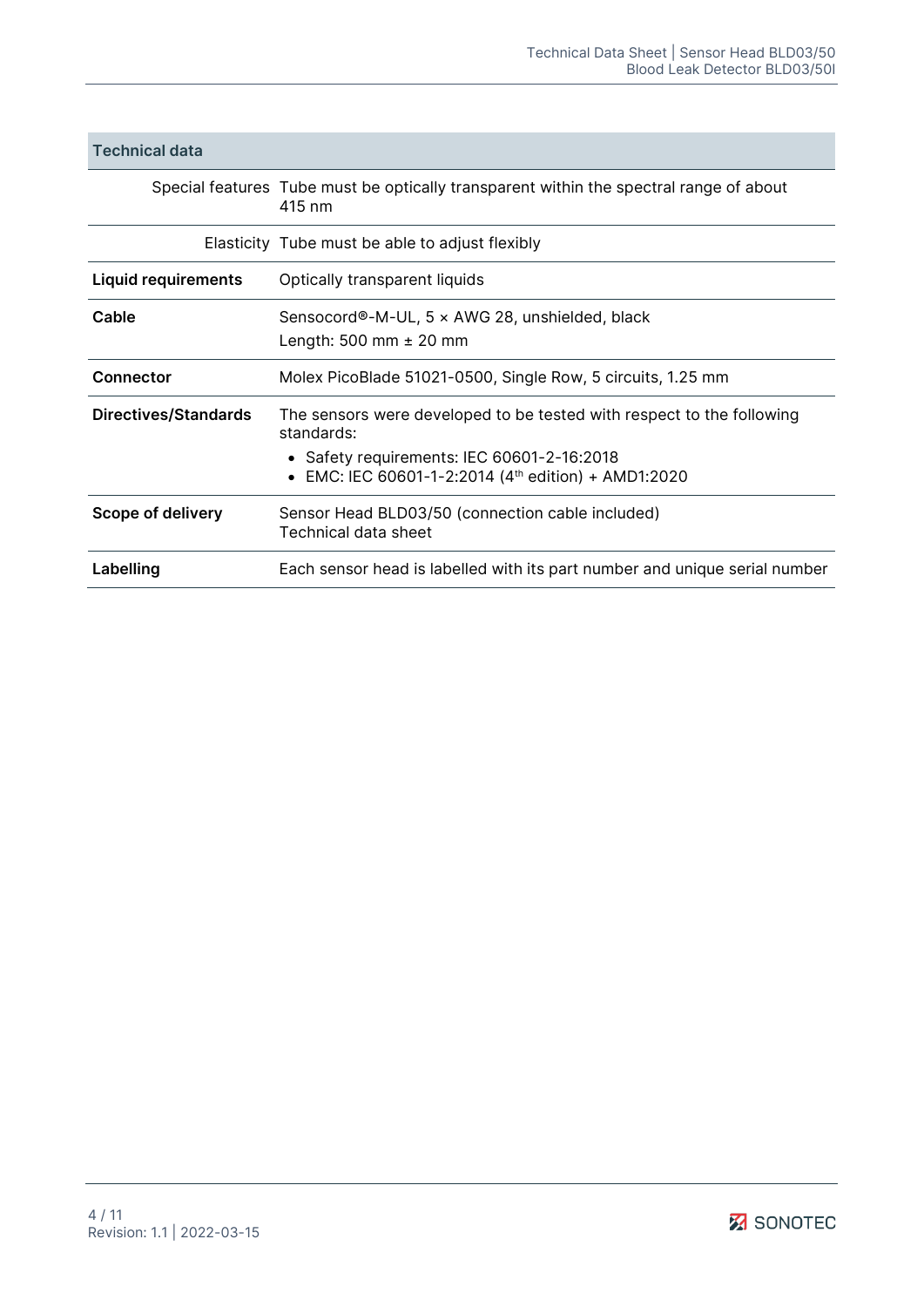#### **Technical drawing**

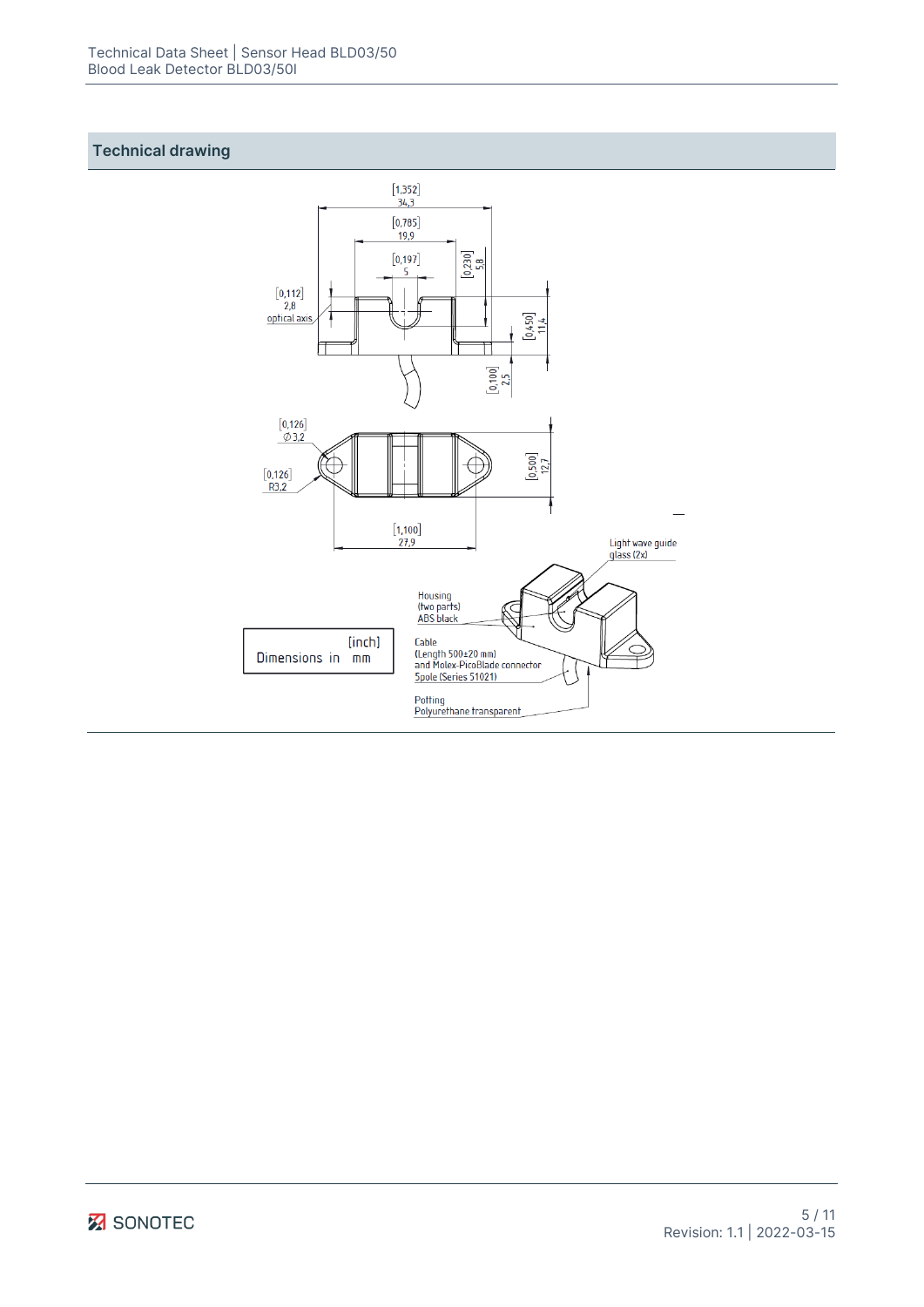## **Printed Circuit Board BLD03I**



| <b>Technical data</b>                         |                                                                                                                                                                                     |
|-----------------------------------------------|-------------------------------------------------------------------------------------------------------------------------------------------------------------------------------------|
| <b>Measuring method</b>                       | Optical transmission measurement                                                                                                                                                    |
| Specification                                 | Printed Circuit Board BLD03I V1.1, FW V04.02                                                                                                                                        |
| Order number                                  | 200 01 0338                                                                                                                                                                         |
| <b>Blood threshold</b><br>(adjustable)        | Light attenuation of 8 % compared to the calibrated light intensity (default<br>setting)                                                                                            |
|                                               | 10 Adjusting the blood threshold will have direct impact on blood sensitivity.                                                                                                      |
| <b>Blood sensitivity</b>                      | At blood threshold of 8 % (default setting): Reliable detection of a blood<br>leakage $\geq 0.35$ ml/min at a dialysis fluid flow rate of 800 ml/min,<br>haematocrit level of 32 %. |
|                                               | <b>1</b> Blood sensitivity is depending on tube properties, application, process<br>characteristics and blood threshold.                                                            |
| Measurement accuracy $\pm$ 1%                 |                                                                                                                                                                                     |
| <b>Response time for</b><br>blood alarm       | Time that passes before a blood alert is actually issued in case of a blood<br>contamination.                                                                                       |
| (adjustable)                                  | 280 ms $\pm$ 10 ms (default setting)                                                                                                                                                |
| <b>Response time for</b><br>plausibility test | Time that passes before a plausibility alert is actually issued in case of a<br>non-plausible signal.<br>550 ms $\pm$ 20 ms                                                         |
|                                               |                                                                                                                                                                                     |
| <b>Operating voltage</b>                      | +3.1 (-1.5 %)  +5.5 (+2 %) VDC with a ripple lower than 25 mVpp<br>© No overvoltage protection and no reverse polarity protection implemented.                                      |
|                                               | Appropriate protective measures must be taken on the medical device side.                                                                                                           |
| <b>Current consumption</b>                    | $\leq$ 40 mA without additional load                                                                                                                                                |
|                                               | ① The power supply must be limited to maximum current of 200 mA by means<br>of suitable equipment in the machine (fuse / regulator / etc.).                                         |

**Z** SONOTEC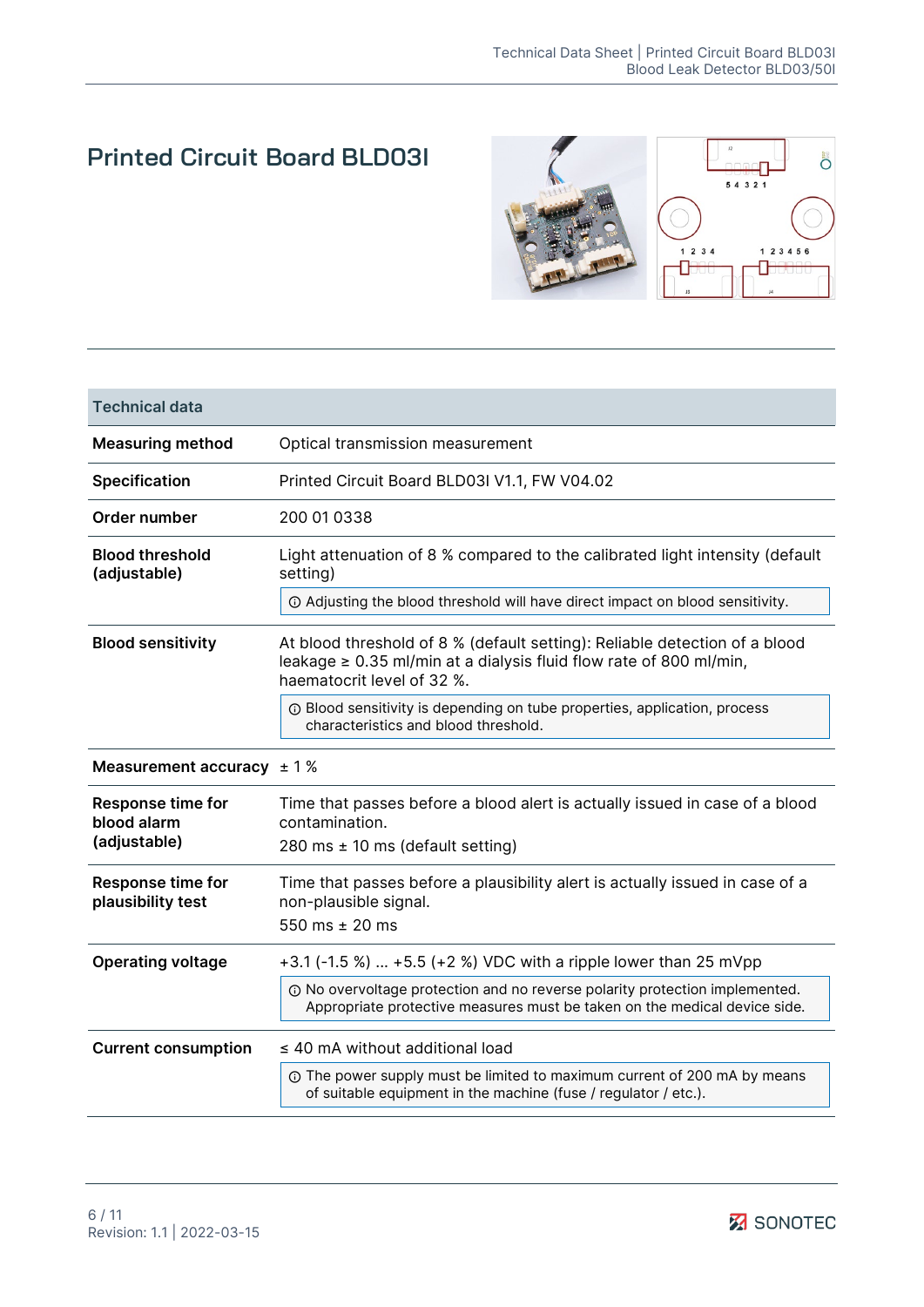| Technical data |  |
|----------------|--|
|                |  |

| Max. output current          | ± 50 mA                                                                                                  |  |
|------------------------------|----------------------------------------------------------------------------------------------------------|--|
|                              | <b>① Stresses beyond the maximum rating may cause permanent damage to the</b><br>device.                 |  |
| <b>Safety aspects</b>        | Self-test - A self-test routine can be triggered via digital input.                                      |  |
| <b>Operating temperature</b> | $+5 °C  +50 °C$                                                                                          |  |
| Storage temperature          | $-20 °C  +80 °C$                                                                                         |  |
| <b>Working humidity</b>      | 20 %  75 % relative humidity (not condensing)                                                            |  |
| <b>Storage humidity</b>      | 10 %  90 % relative humidity (not condensing)                                                            |  |
| <b>Directives/Standards</b>  | The sensors were developed to be tested with respect to the following<br>standards:                      |  |
|                              | • Safety requirements: IEC 60601-2-16:2018                                                               |  |
|                              | • EMC: IEC 60601-1-2:2014 (4th edition) + AMD1:2020                                                      |  |
|                              | • Software is developed acc. to IEC 62304:2006 + AMD1:2015<br>The embedded software is classified as "A" |  |
| <b>Scope of delivery</b>     | PCB BLD03I V1.1, FW V04.02                                                                               |  |
|                              | <b>Technical Data Sheet</b>                                                                              |  |
|                              | <b>Operating Manual</b>                                                                                  |  |
|                              | Serial interface Description                                                                             |  |
| Labelling                    | Each Printed Circuit Board is labelled with its product number and its<br>unique serial number           |  |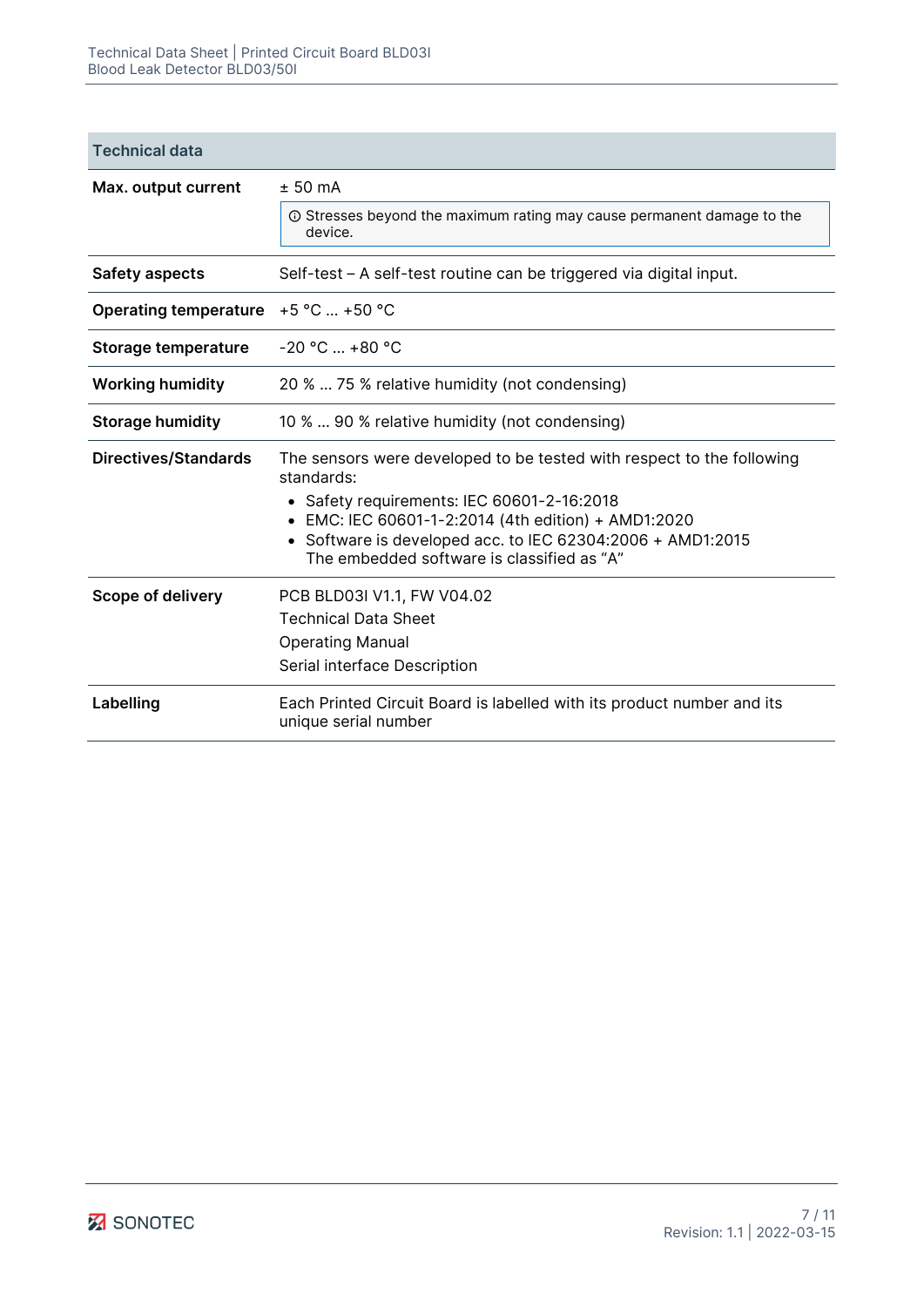### **Electrical Connection**

### **ATTENTION**

The board needs to be protected against unintended contact with other conductive parts.

| J2 - Connection to Sensor Head |     |                                                          |           |  |
|--------------------------------|-----|----------------------------------------------------------|-----------|--|
| <b>Connector</b>               |     | Board connector header; 5-pin; 1.25 mm Molex: 53261-0571 |           |  |
| <b>Assignment</b>              | Pin | <b>Connection</b>                                        |           |  |
|                                |     | <b>GND</b>                                               |           |  |
|                                | 2   | <b>VDD</b>                                               |           |  |
|                                | 3   | SDA of <sup>12</sup> C                                   |           |  |
|                                | 4   | SCL of <sup>12</sup> C                                   | 5 4 3 2 1 |  |
|                                | 5   | $LED+$                                                   |           |  |
|                                |     |                                                          |           |  |

| J3 - Serial Interface   |                                                          |                                |                      |  |
|-------------------------|----------------------------------------------------------|--------------------------------|----------------------|--|
| <b>Connector</b>        | Board connector header; 4-pin; 1.25 mm Molex: 53261-0471 |                                |                      |  |
| <b>Assignment</b>       | Pin                                                      | <b>Connection</b>              |                      |  |
|                         | 1                                                        | Supply voltage<br>3.1  5.5 VDC | $3\overline{4}$<br>2 |  |
|                         | $\overline{2}$                                           | GND                            |                      |  |
|                         | 3                                                        | Tx                             |                      |  |
|                         | 4                                                        | <b>Rx</b>                      |                      |  |
| <b>Serial interface</b> | Parameter                                                | Value                          |                      |  |
|                         | Bits per second                                          | 115200                         |                      |  |
|                         | Data bits                                                | 8                              |                      |  |
|                         | Parity                                                   | none                           |                      |  |
|                         | Stop bits                                                | 1                              |                      |  |
|                         | Flow control                                             | none                           |                      |  |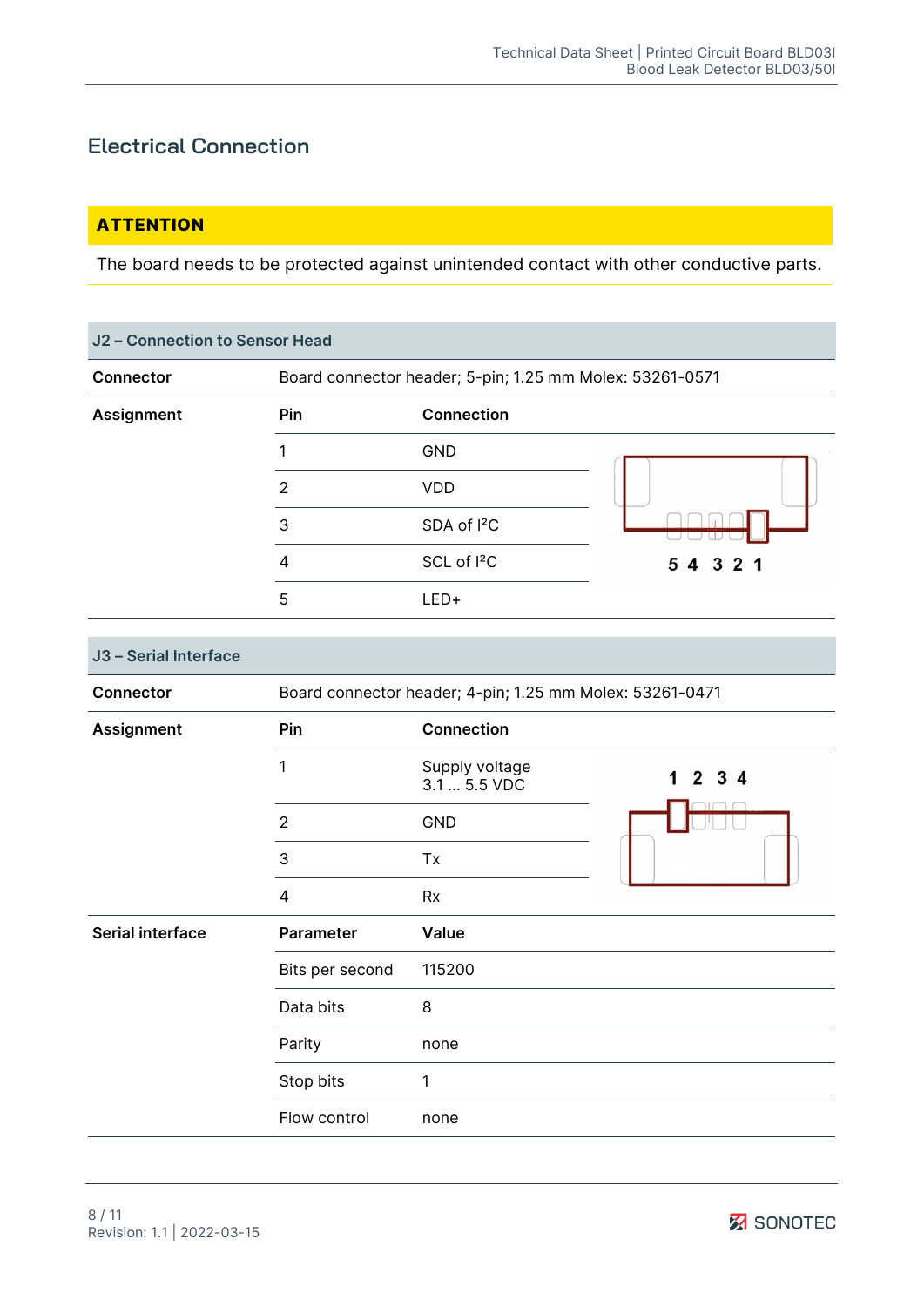#### **J4 – Logical Interface**

| <b>Connector</b>  | Board connector header; 6-pin; 1.25 mm Molex: 53261-0671 |                                   |             |  |
|-------------------|----------------------------------------------------------|-----------------------------------|-------------|--|
| <b>Assignment</b> | Pin                                                      | <b>Function</b>                   |             |  |
|                   |                                                          | Supply voltage 3.1  5.5 VDC       | 1 2 3 4 5 6 |  |
|                   | 2                                                        | <b>GND</b>                        |             |  |
|                   | 3                                                        | Output "Blood"                    |             |  |
|                   | 4                                                        | Input "Self-Test" (high active)   |             |  |
|                   | 5                                                        | Output "Plausibility"             |             |  |
|                   | 6                                                        | Input "Calibration" (high active) |             |  |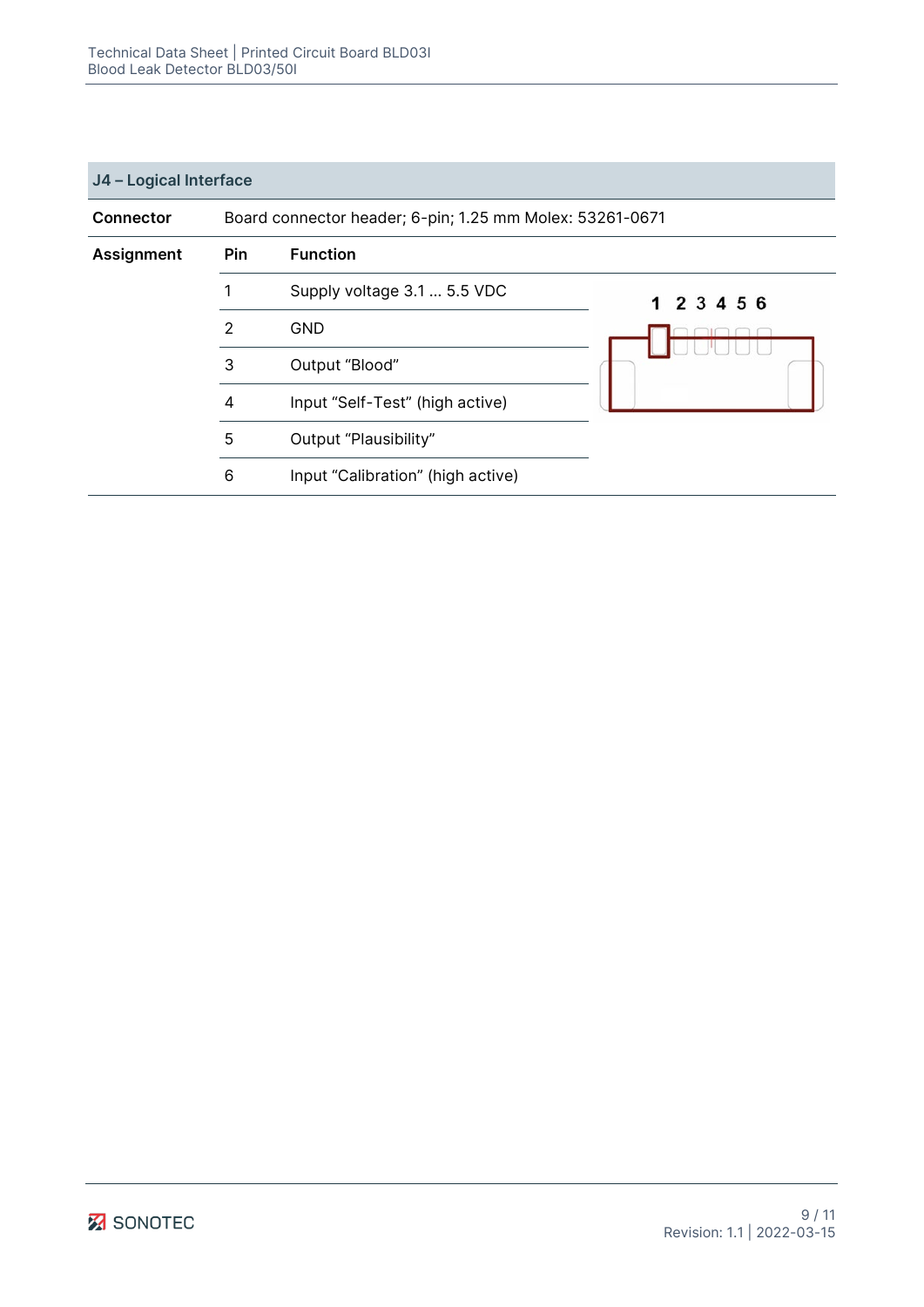| Logical<br>specification | <b>Output</b> | <b>Signal level</b> | Condition                              |  |
|--------------------------|---------------|---------------------|----------------------------------------|--|
| Signal at<br>output      | <b>Blood</b>  | High                | <b>Blood</b>                           |  |
|                          |               | Low                 | No blood (clear liquid)                |  |
|                          | Plausibility  | High                | No plausibility error nor device error |  |
|                          |               | Low                 | Plausibility error or device error     |  |

 The logical output signal of "Plausibility" has the highest priority, thus signals on the logical output "Blood" are only valid if the logical output "Plausibility" is set to high.

| Logical<br>specification | Input       | <b>Signal level</b> | <b>Condition</b>         |
|--------------------------|-------------|---------------------|--------------------------|
| Signal at input          | Self-Test   | High                | Start self-test          |
|                          |             | Low                 | -                        |
|                          | Calibration | High                | Start calibration        |
|                          |             | Low                 | $\overline{\phantom{0}}$ |

 The logical input signal of "Calibration" has the highest priority, thus a self-test will be started only if the logical input "Self-Test" is high **and** the logical input "Calibration" is low.

| <b>Logical level</b> | <b>Parameter</b>                            | <b>Condition</b>                                                                                     | <b>Operating</b><br><b>voltage Vcc</b> | <b>Min</b>                                | <b>Typ</b> | <b>Max</b>                 | Unit             |
|----------------------|---------------------------------------------|------------------------------------------------------------------------------------------------------|----------------------------------------|-------------------------------------------|------------|----------------------------|------------------|
| Signal at output     | Output V <sub>OH</sub><br>High Voltage      | $I_{OH} = -100 \mu A$<br>$I_{OH} = -16$ mA<br>$I_{OH} = -24 \text{ mA}$<br>$I_{OH} = -32 \text{ mA}$ | 3.15.5V<br>3.1V<br>3.1V<br>4.5 $V$     | $V_{\text{cc}}$ -0.1<br>2.4<br>2.3<br>3.8 |            |                            | V<br>٧<br>٧<br>٧ |
|                      | Output V <sub>ol</sub><br>Low Voltage       | $I_{OL}$ = 100 µA<br>$I_{OL}$ = 16 mA<br>$I_{OL}$ = 24 mA<br>$\ln = 32 \text{ mA}$                   | $3.15.5$ V<br>3.1V<br>3.1V<br>4.5 V    |                                           | ---        | 0.1<br>0.4<br>0.55<br>0.55 | ٧<br>٧<br>V<br>٧ |
| Signal at input      | Input $V_{\text{H}}$<br><b>High Voltage</b> |                                                                                                      | 3.15.5V                                | 2.0                                       |            |                            | V                |
|                      | Input $V_{IL}$<br>Low Voltage               |                                                                                                      | 3.15.5V                                |                                           |            | 0.8                        | V                |